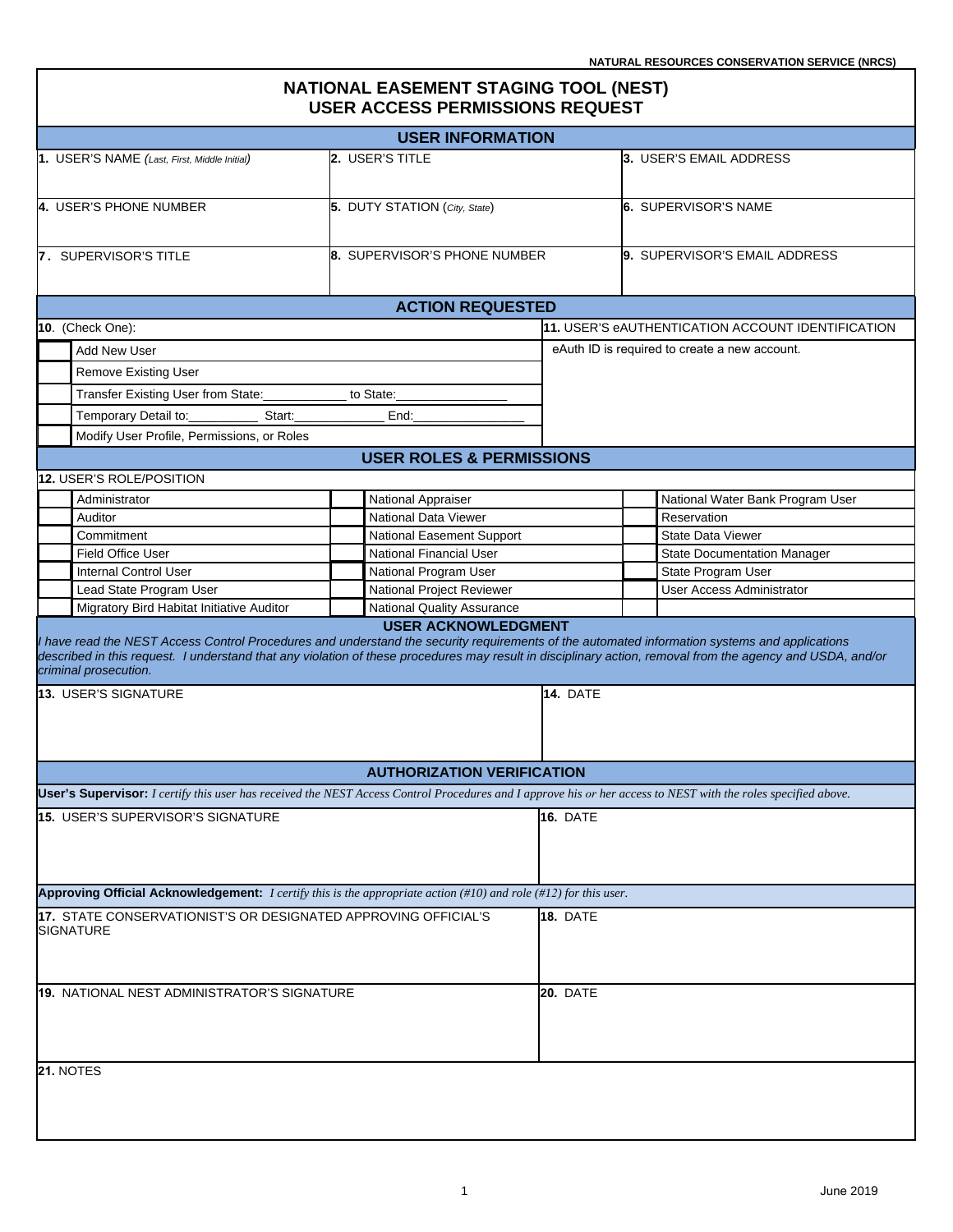## **Roles for NEST**

#### **National Level Roles (NHQ):**

**[Editable] Administrator –** This role is responsible for system administration and data quality assurance processes for all data entered in NEST. This role will have permissions for general easement programs, Other Stewardship Lands, and Water Bank Program.

**[Read-Only] Auditor –** This role allows a user to read and search certain NEST data when needed for auditing purposes. This role will only have read and search permissions, and may have access to general easement programs, Other Stewardship Lands, and Water Bank Program depending on needs.

**[Editable] Commitment –** This role allows a user to administer the "Commitment Approval" page for the easement programs.

**[Editable] Internal Control User –** This role allows a user to implement internal control processes and quality assurance checks. This role will have access to general easement programs and Other Stewardship Lands.

**[Read-Only] Migratory Bird Habitat Initiative Auditor –** This role allows a user to read and search certain NEST data when needed for auditing MBHI purposes. This role will only have read and search permissions to general easement programs, and none to Other Stewardship Lands or Water Bank Program.

**[Editable] National Appraiser –** This role allows a user to view and edit valuation records and will able to create a valuation record and have the same permissions to reports as National Program User The role will not have permissions to Water Bank Program or Other Stewardship Lands.

**[Read-Only] National Data Viewer –** This role can be assigned to a user who has no role in the administration of the programs but will need to analyze general easement program data. The role will have access to all tracking inbox programs.

**[Editable] National Easement Support** - This role allows a user to assist with easement quality control, valuation, and procurement and will have the same permissions to reports as National Program User. This role will not have access to Water Bank Program.

**[Editable] National Financial User –** This role allows a user to view financial interactions with general easement programs and Water Bank Program at a National Level. This role will have no access to Other Stewardship Lands records.

**[Editable] National Program User –** This role allows a user to administer general easement programs and Other Stewardship Lands at a National Level. This role will not have access to Water Bank Program.

**[Editable] National Project Reviewer-** This role allows a user to view and edit proposed projects. Role will not have permissions to general easement programs, Water Bank Program, and Other Stewardship Lands.

**[Editable] National Quality Assurance (QA) –** This role allows a user to assist the NEST administrators with general easement programs. This role will have permissions for general easement programs, Other Stewardship Lands, and Water Bank Program.

**[Editable] National Water Bank Program User –** This role allows a user to give guidance and administer the Water Bank Program to all applicable states. This role will be allowed to permissions to Water Bank Program information only.

**[Editable] Reservation –** This role allows a user to administer the "Funds Certification/Reservation" page for the easement programs.

**[Editable] User Access Administrator –** This role allows a user to create and update NEST users within the system. This role is being created to enforce the separation of duties between a general NEST administrator and a staff member responsible for keeping user access records.

#### **State Level Roles:**

**[Editable] Lead State Program User –** This role allows a user to receive all emails associated with NEST information and will have the same permissions to reports as State program user. This role will have permissions for general easement programs, Other Stewardship Lands, and Water Bank Program.

**[Editable] Field Office User –** This role will be assigned to the field level staff. This role can edit certain data elements on the application side and in the monitoring process. This role will also be able to upload documents and enter Maintenance Request. The role will have permissions for general easement programs, Other Stewardship Lands, and Water Bank Program.

**[Read-Only] State Data Viewer –** This role can be assigned to a user who has no role in the administration of the programs but will need to analyze general easement program data. The role will have access to all tracking inbox programs.

**[Editable] State Documentation Manager –** This role allows a user to update documents for accurate documentation of activities during the easements enrollment process. This role will have permissions for general easement programs, Other Stewardship Lands, and Water Bank Program.

**[Editable] State Program User –** This role allows a user to have duties at all stages of the easement process. This role will have permissions for general easement programs, Other Stewardship Lands, and Water Bank Program.